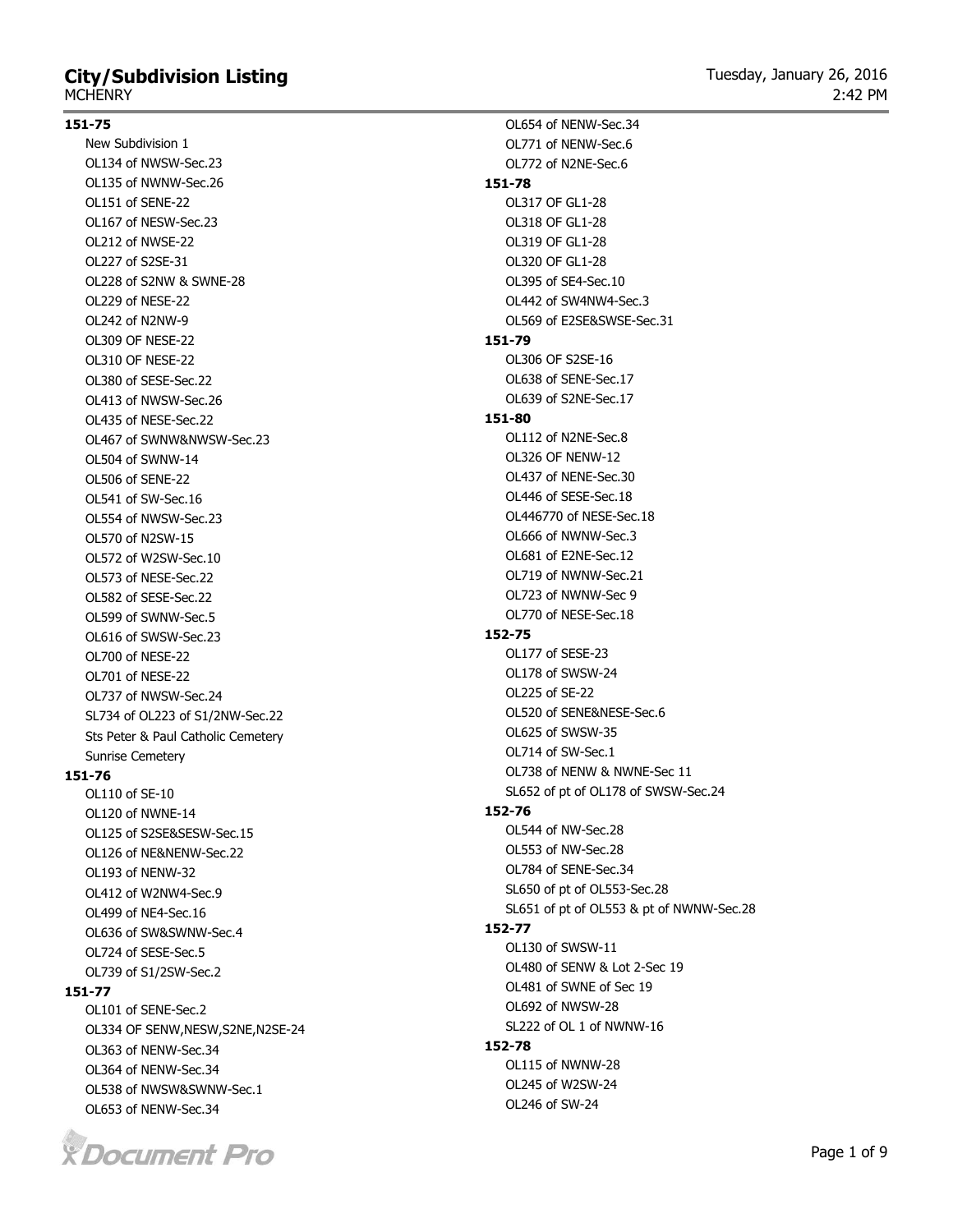# **City/Subdivision Listing**

OL331 OF GL4-2

OL388 of SWSW&SESW-27 OL523 of SESW-Sec.13 OL571 of NESE-Sec.23 OL630 of Lot 4-Sec.6 OL631 of N2NE-Sec.6 **152-79** OL155 of N2NE-12 OL156 of N2NE-12 OL158 of NWNW-6 OL160 of NWNW-6 OL161 of N2SE-Sec.18 OL190 of NE-Sec.4 OL244 of GL 3 & 4-2 OL277 of SWNW-6 OL307 OF GL4-Sec.6 OL324 OF NENE-28 OL338 OF GL 4&5-6 OL426 of N2SE-Sec.12 OL514 of NWNW-SEC.6 OL532 of GL 4-Sec.6 OL561 of GL4-Sec.6 OL664 of NENE-18 OL665 of N2NW-28 **152-80** New Subdivision 1 OL136 of SENE-Sec.1 OL137 of NE-Sec.2 OL148 of N2SE-30 OL165 of SWNW-Sec.29 OL236 of GL 2 & 3 & SENW-2 OL237 of E2SW & SENW-2 OL241 of GL2-2 OL328 OF E2SE-7 OL329 OF E2SE-7 OL353 OF GL1-SEC.1 OL366 OF E2NE4-21 OL401 OF NENW-15 OL419 of SE-Sec.3 OL420 of Sec.2 OL433 of GL.2-Sec.2 OL502 of NWNW-Sec.20 OL577 of S2SW-Sec.11 OL642 of GL4-Sec.5 OL644 of pt of OL237-Sec.2 OL645 of pt of OL2-Sec.2 OL683 of SE-Sec.18 OL727 of SE1/4NE1/4 & NE1/4SE1/4 Sec 18 Velva Industrial Park Subdivision of NW&NWSW-Sec.2

### **153-75**

OL702 of SWSE-31



**153-76** OL268 of NW4NW4-Sec.25 OL291 of Lot 1 & SENE-4 **153-77** New Subdivision 1 OL117 of GL 1-Sec.7 OL123 of GL1-7 OL378 of Gefrohs 1st,Karlsruhe & pt SENW-Sec.7 OL409 of SESW-Sec.6 OL410 of SWSE-Sec.6 OL415 of NWNW(GL1)-Sec.7 OL416 of NWNW(GL1),Sec.7 OL434 of S1/2NE1/4-Sec.21 SL 720 & 721 of Lot 4 St Peter & Peter Addition **153-78** OL173 of SE-34 OL199 of NWSW-29 OL230 of NE-25 OL348 OF NESE & SESE-13 OL463 of SE-Sec.19 OL473 of SWSE-Sec.23 OL474 of NWNE-Sec.26 OL482 of S2SW-Sec.17 OL500 of SWNW-Sec.14 OL504 of SWNW-14 SL487 of NESE-Sec.19 **153-79** OL109 of S2SE-Sec.26 OL139 of NWNE-Sec.18 OL140 of NENW-Sec.18 OL179 of SE-33 OL234 of GL8 & SWSE-31 OL235 of SWSE & GL8-31 OL281 of SESE-Sec.32 OL321 OF W2NW-35 OL351 of pt OL 1 of GL 9-31 OL354 OF GL 2&3-SEC.32 OL361 OF NENW-18 OL362 OF NENW & NWNE-18 OL398 of W2SW4-Sec.4 OL425 of SENW-Sec.30 OL466 of GL4-Sec.31 OL617 of NESE-Sec.32 OL619 of SENE-Sec.24 OL686 of N1/2-Sec. 1 OL729 of SESE-Sec.5 OL732 of NENE-Sec.8 OL750 of SWSW-Sec.27 SL456 of OL A of GL3-Sec 7

# **153-80**

SL576 of OLs A & B-Sec.7

Page 2 of 9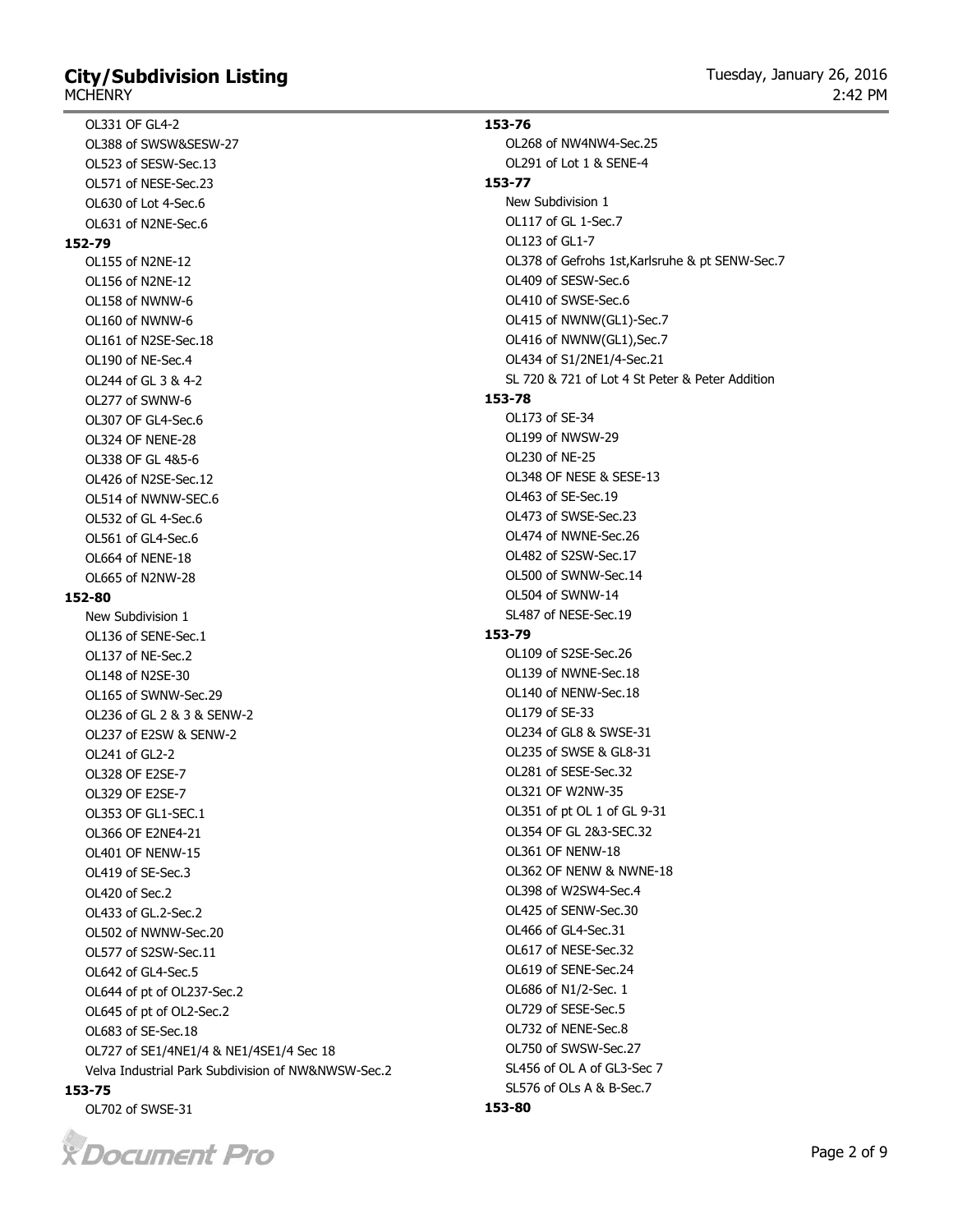# **City/Subdivision Listing MCHENRY**

Gooseneck Add. of SE-Sec.26 & OL 360 of Sec.25 Krumwiede Acres of SW-Sec.26 Krumwiede Acres Second Add. of SW4-Sec.26 OL116 of SWSE-34 OL129 of NWSE-Sec.22 OL147 of SWNE-22 OL149 of W2NW & NWSW-Sec.25 OL157 of NE-21 OL188 of NE-22 OL201 of NESE-22 OL220 of SENE-15 OL233 of SWNW-26 OL238 of NESE-Sec.22 OL239 of NESE-Sec.22 OL260 of NWSE-27 OL264 of NENE-22 OL266 of SW-22 OL275 of SW-22 OL278 of NENE-11 OL280 of OL2&pt of vac. str in SWSW-23 OL282 of NESE-Sec.21 OL316 OF SESW-22-153-80 OL342 OF SWNW-23 OL349 OF NENE-11 OL355 OF NE-SEC.36 OL357 OF SESW-SEC.25 OL358 OF NWSW-SEC.25 OL359 OF NWSW & SWSW-SEC.25 OL360 OF SWSW-SEC.25 OL367 of GL.1-Sec.18 OL368 of NWSE-Sec.22 OL373 of SE4SE4SE4-22 OL374 of SE4SE4SE4-22 OL392 of SE4NE4-Sec.26 OL393 of NE4-Sec.26 OL394 of W2NE4-Sec.26 OL396 of SE4-Sec.15 OL407 of NWSE-Sec.18 OL408 of SWNE & NWSE-Sec.18 OL411 of NENE-Sec.11 OL424 OF N2NW-23 OL431 of SW4SW4-Sec.23 OL432 of NW4NW4-Sec.26 OL441 of SWNE-Sec.18 OL453 of NENE-Sec.11 OL457 of NWSE-Sec.22 OL458 of NWSE-Sec.22 OL468 of N2SW-Sec.22 OL477 of SWNW-Sec.23 OL478 of SWNW-Sec.23 OL496 of NESE-Sec.21



OL501 of SENE-Sec.15 OL507 of NWNW-Sec.35 OL513 of NENW,W2NE,NWSE-12 OL517 of NWSE-Sec.22 OL518 of NWSE-Sec.22 OL528 of SWNE-Sec.29 OL547 of W2-Sec.22 OL548 of NWSW-Sec.22 OL549 of NWSW-Sec.22 OL550 of NWSW-Sec.22 OL551 of NWSW-Sec.22 OL552 of NWSW-Sec.22 OL575 of SENW-Sec.21 OL581 of SESE-Sec.21 OL586 of NENE-Sec.22 OL594 of NWNW-Sec.17 OL595 of NENE-Sec.18 OL602 of NENW-Sec.25 OL609 of SESW-Sec.24 OL613 of NENW-Sec.25 OL621 of N2NW-Sec.22 OL622 of NWNW&S2NW-Sec.22 OL623 of SWNW-Sec.22 OL633 of NW,SW,N2SE-Sec.30 OL682 of SWSW-Sec.36 OL684 of SESW-Sec.11 OL685 of NENW-Sec.14 OL688 of NWNE-Sec.28 OL689 of NWNE-Sec.28 OL690 of NENE-Sec.22 OL695 of SWSW-Sec.11 OL696 of NWNW-Sec.14 OL708 of NESE-Sec,26 OL716 of NWNW-Sec.23 OL728 of E2NW4-Sec33 OL731 of SWNW-Sec.23 OL735 of OL581 & S2SE-Sec. 21 OL740 of NWSW-Sec.22 OL741 of NWSW-Sec.22 OL742 of SWSE-Sec.22 OL749 of SESW-Sec.22 OL755 of SWSW-Sec.22 OL757 of NWNW-Sec.30 OL759 of SWSW-Sec.11 OL760 of SWSW-Sec.11 OL761 of S1/2SW-Sec.11 OL782 of SW1/4NW1/4-Sec 23 OL783 of NWNE-Sec.32 SL232 of OL201 of NESE-22 SL537 of OL453 of NENE-Sec.11 SL545 of OL147 of SWNE-Sec.22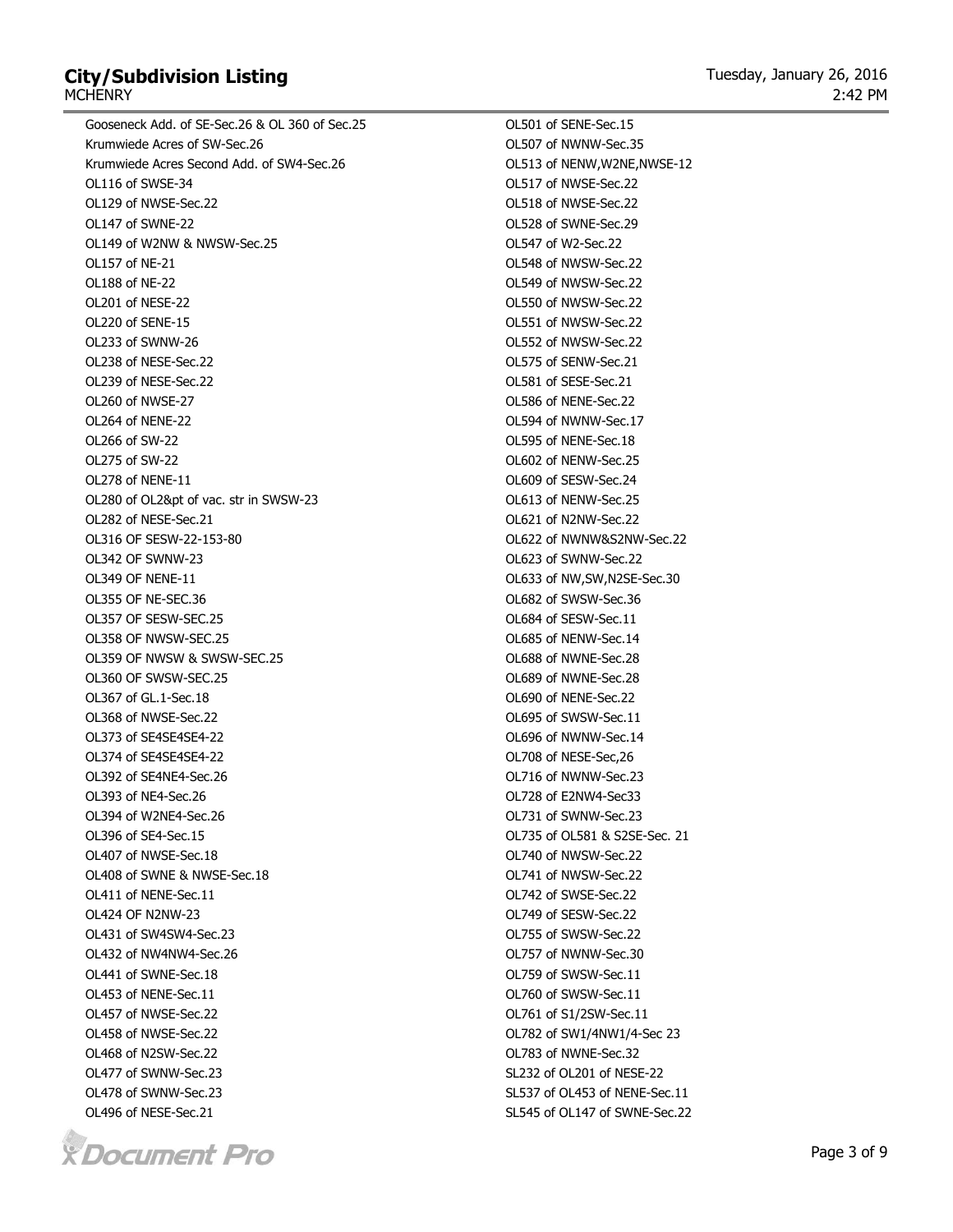### **City/Subdivision Listing MCHFNRY**

SL546 of OL147 of SWNE-Sec.22

SL562 of OL457 of NWSE-Sec.22 SL563 of OL457 of NWSE-Sec.22 SL588 of NWSW-Sec.22 SL589 of NWSW-Sec.22 SL591 of NWSW-Sec.22 SL592 of NWSW-Sec.22 SL600 of OL 1 of SESW-Sec.24 SL601 of OL 1 of SESW-Sec.24 SL643 of OL513 of NWNE-Sec.12 Sunrise Subdiv of E2-10 **154-75** Blumenfeld/St.Johns Cemetery **154-77** OL376 of NWSE-Sec.6 OL505 of SESESW-Sec.6 OL535 of NE-Sec.6 OL536 of SWNW-Sec.5 OL698 of E1/2SENE-Sec.5 **154-78** OL534 of SESE-Sec.1 OL707 of SWNE-Sec.26 **154-79** OL111 of SESE-18 OL304 of SENE-15 OL381 of NENE-Sec 17 OL436 of N2NE-Sec.20 OL439 of SENE&NESE-Sec.17 OL498 of NENE-Sec.7 OL542 of SWSE-Sec.6 OL557 of NWNE-11 OL559 of N2NE-11 OL676 of E2SE-Sec.18 OL704 of W2SW-Sec.15 OL745 of W1/2SE-Sec.6 **154-80** OL168 of NENE & SENE-27 OL180 of NWSW-17 OL186 of SW-3 OL265 OF SWSE-14 OL293 OF SENE-32 OL311 OF W2SW4-20 OL325 OF SWSW-1 OL370 of SESW-Sec.27 OL449 of SWNW-Sec.5 OL469 of W2NW-Sec.5 OL488 of SENE-Sec.29 OL489 of OL1 of SWSW-Sec.17

OL493 of SESW-Sec.27 OL574 of NWNE-Sec.21 OL599 of SWNW-Sec-5



OL620 of NWNW-Sec.8 OL663 of SWSE-Sec.15 SL540 of OL A of OL 1 of SW-Sec.26 SL605 of OL1 of SESW-10 **155-75** OL345 OF N2NW & NWNE-23 OL649 of Gov't lot 4-Sec.6 **155-76** OL294 of SW-6 OL295 of NW-7 OL296 of SW-7 OL301 of Sec.6 OL440 of NWSW-Sec.10 **155-77** OL114 of NE4NW4-Sec.26 OL525 of SESW-Sec.18 **155-78** OL292 of NENW-8 OL485of SESE-Sec.5 OL525 of SESW-Sec.18 **155-79** OL166 of NWSW & NESW-4 OL289 of NENW-9 OL332 of W2NW & NWSW-23 OL341 OF SWSW-32 OL417 of N2NE-Sec.11 OL418 of SESW-Sec.11 OL428 of SESW-Sec.4 OL429 of S2SW-Sec.4 OL510 of SENE-Sec,8 OL596 of NWNE-Sec.8 OL670 of E2NE-Sec,26 OL694 of SESW-Sec.22 OL744 of OL694 & SESW-Sec,22 OL763 of NENE-Sec.5 **155-80** OL124 of SESE-Sec.18 OL210 of NE-30 OL243 of GL4-7 OL270 of E2NE-16 OL271 of E2NE-16 OL492 of pt of OL1 of SESE-Sec.6 OL519 of NESE&SESE-Sec.25 OL522 of E2NE4-Sec.11 OL529 of NENE-Sec.29 OL560 of Orig Norwich & pt SWNW & NWSW-17-155-80 OL598 of SENE & NESE-Sec.28 OL618 of W2SW-Sec.17 OL647 of NWNW-Sec.8 OL722 of SE4NW4-Sec. 17

OL725 of SE4NW4- Sec 17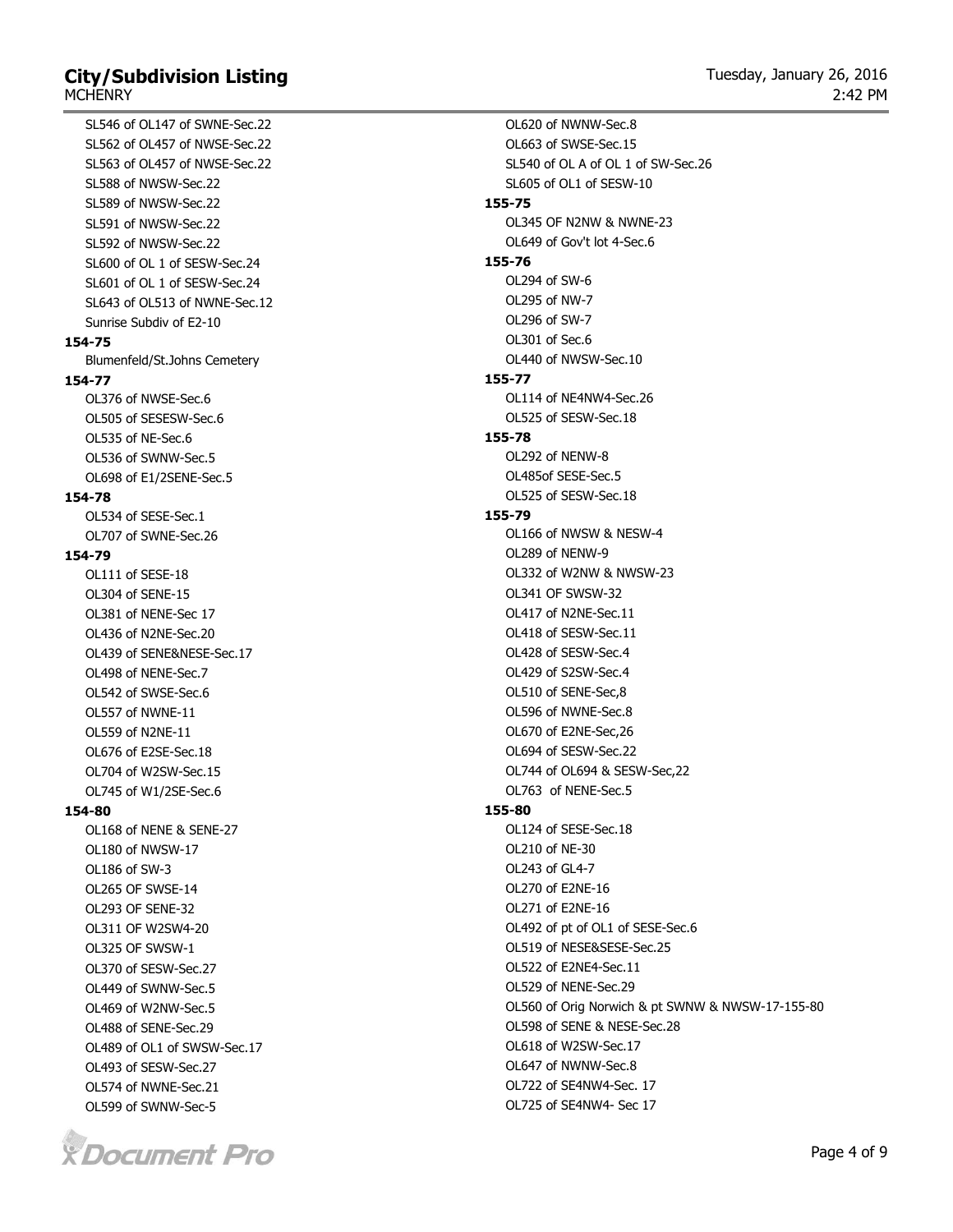### **City/Subdivision Listing MCHFNRY**

OL754 of NENE-Sec. 26 OL758 of SE4NW4-Sec. 17 SL226 of OL 2 of GL3-18 SL461 of OL124 of SESE-Sec.18 **156-75** OL313 OF SE4SW4-5 OL352 OF NENE-33 OL583 of SENW&SWNE-Sec.1 OL604 of S2SW-Sec 5 OL777 of NWSE-Sec,1 OL778 of SWNW&NWSW-Sec.33 SL677 of SWSW-Sec 5 SL678 of S1/2SW-Sec 5 **156-76** Genre's Second Subdivision of GL 1, Sec.2 & GL 4 Sec.1 Genres 1st Subdiv.of GL1,Sec.2 & GL4,Sec.1 OL106 of SESW-Sec.2 OL121 of SESE-10 OL127 of SWSW-Sec.2 OL142 of NE-11 OL159 of NESE-10 OL175 of SESE-10 OL187 of SWSE-Sec.11 OL208 of NWSW-11 OL262 of S2NE & N2SE-3 OL263 of S2NW, N2SW, NWSE & Lot 3-3 OL284 of SESE-Sec.10 OL297 of SESW-2 OL330 OF GL3, SWNW & SENW-3 OL339 OF SENW-3 OL402 of SESW-Sec.14 OL445 of NENE-Sec.11

OL476 of SENW & NESW-Sec.16

OL497 of SWSW-Sec.2 OL503 of SE-Sec.11 OL584 of SESW-Sec.2 OL593 of NESE&SENE-Sec.34 OL603 of SENE-Sec.10 OL632 of NWNW-Sec.11 OL667 of NWNW-Sec.11 OL673 of SESE-Sec 2 OL674 of SESE-Sec.2 OL675 of SESE-Sec.2 OL705 of SESW-Sec.2 OL756 of NWNW-Sec,11 SL445 of OL142 of NENE-Sec.11 **156-79 156-80 157-75**

OL787 of SESE-Sec,29 **156-78** OL207 of N2NE-34 OL290 of NENW-11 OL377 OF W2NW4-SEC.33 OL391 of E2SE4-Sec.21 OL471 of SE4-Sec.21 OL629 of NWSE-Sec.25 OL637 of SWNW-Sec.10 OL703 of E2NE-Sec.28 OL709 of SESE-Sec.35 OL710 of NESE-Sec.31 OL764 of SWSW-Sec.27 OL785 of NWNW-Sec.22 Buffalo Lodge Cottage Addition-Sec. 24 Buffalo Lodge Cottage Second Addition-Sec.24 OL144 of NE-17 OL150 of SWSW-28 OL153 of SESW-Sec.29 OL154 of SESW-Sec.29 OL259 of SE-32 OL314 OF SESW-8 OL450 of SESE-Sec.34 OL626 of W2SE-Sec.32 OL627 of SWNW-Sec.34 OL634 of GL.1-Sec.24 OL766 of SE4SE4-Sec 20 OL767 of SE4SE4-Sec.20 OL768 of NE4SE4 & SE4SE4-Sec20 OL769 of SE4NE4-Sec29 OL774 of SESW-Sec.6 OL775 of SESW-Sec.6 OL781 of SW-Sec.6 SL679 of E2SE4-Sec.32 SL680 of SE4SE4-Sec.32 OL107 of SW-21 OL217 of SW-17 OL240 of SESE-35 OL274 of NENW, NE, & NESE-22 OL303 of E2SE4-2 OL526 of OL 1 of SESE-Sec.5 OL527 of OL 1 of SESE-Sec.5 OL765 of NWNW Sec. 1 OL773 of SWNW & NWNW-Sec.21 Dokken Family Subvision of S2NE-Sec.30 OL204 of SWSE-18 OL205 of NWNE-19 OL216 of SWSE-18



OL365 OF SWNW-24 OL400 of SWSW-Sec.21 OL697 of SENW-Sec.28 OL751 of SESE-Sec,24

**156-77**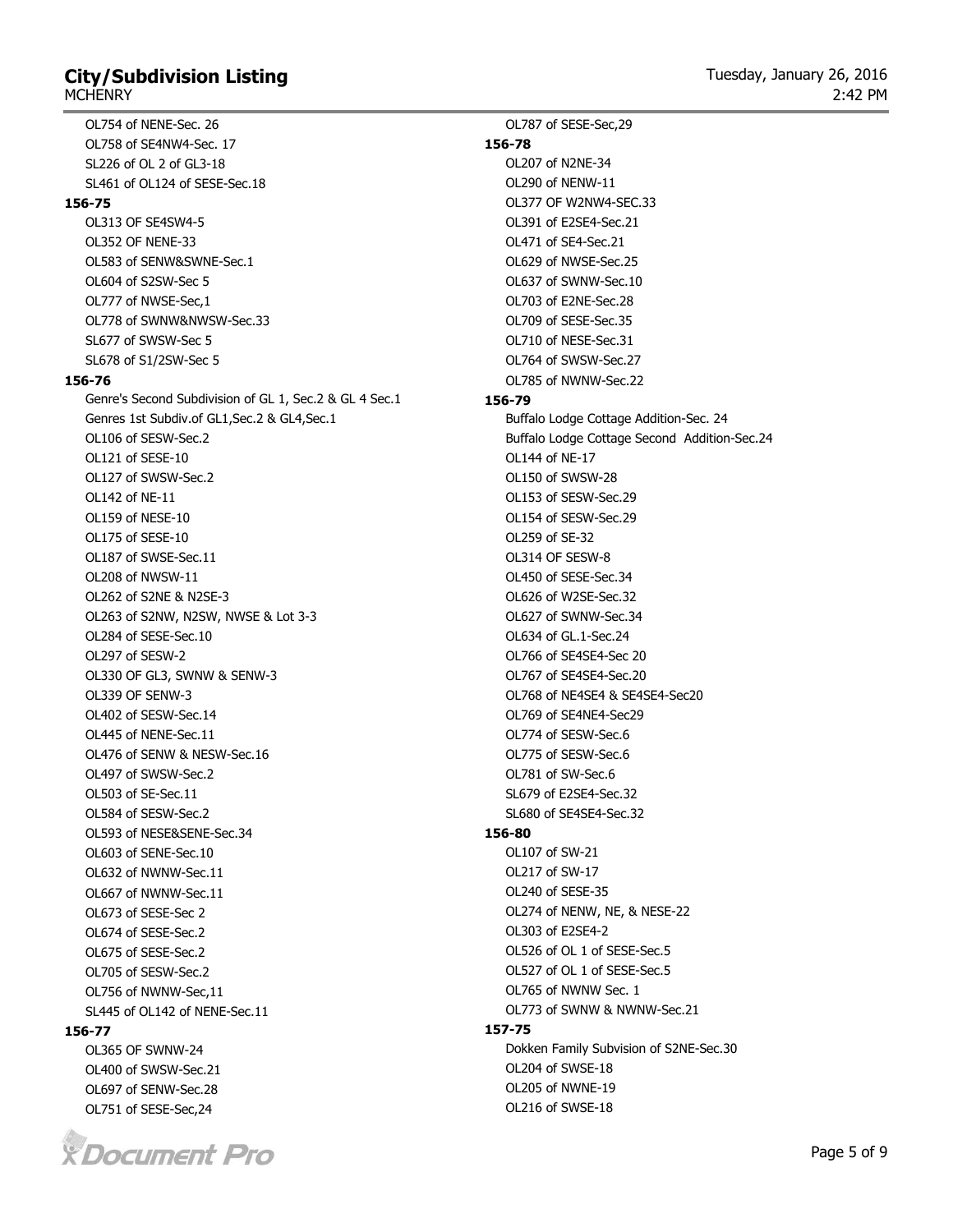# **City/Subdivision Listing MCHFNRY**

OL256 of SESW & SWSE-7 OL257 of NE & NENW-18 OL258 of E2SW-19 OL261 of E2NW, W2NE & NENE-18 OL427 of SENW-31 OL508 of W2SW-Sec.2 OL511 of W2NE-Sec.31 OL533 of NESE&SENE-Sec.6 OL555 of NE-Sec.7 OL646 of NWSE-Sec.8 SL272 of OL257 of NE & NENW-18 SL556 of OL257 of NENE-Sec.18 **157-76** Mouse River Cemetery OL308 OF NENW-35 OL340 OF SWSE-22 OL387 of E2SW4-Sec.26 OL590 of SE4-Sec.2 **157-77** OL209 of SE-8 OL211 of SESE-14 OL215 of SE-8 **157-78** OL302 OF NWNE, NENW-23 OL372 of SESE-Sec.14 OL730 of SENE-Sec.14 **157-79** OL430 of S2SE-Sec.15 **157-80** North Deering Subdivision of NENW-Sec.30 OL119 of NENE-14 OL141 of SENW-Sec.30 OL251 of SENW-30 OL253 of SWNE-30 OL397 of NW4NE4-Sec.30 OL399 of SENW&SWNE-Sec.30 OL421 of Sublot A of OL2 of NWNE-Sec.30 OL423 of NENW-Sec.30 OL464 of SENW-Sec.30 OL465 of SENW-Sec.30 OL687 of W2SE-Sec.35 SL200 of OL 2 of NWNE-30 **158-75** OL479 of E2SW&SWSE-Sec.6 OL580 of SENW-Sec.33 OL672 of GL.4-Sec.1

#### Sandhill Cemetery **158-76**

OL252 of SWNW-29 **158-77**

OL455 of E2SE-Sec.6



OL543 of NWSW-Sec.23 OL715 of SW-Sec.28 **158-78** OL102 of GL3-Sec.1 OL312 OF SW-17 OL475 of SW-Sec.36 OL579 of SWSW-Sec.2 OL637 of SWNW-Sec.10 **158-79** OL103 of GL2-2 OL104 of GL3-2 OL195 of NW-25 OL269 of SW-4 OL585 of SESE-Sec.30 OL587 of SWSW-Sec.1 OL711 of SW-Sec.20 OL712 of SW-Sec.20 **158-80** OL346 of SWSW-11 OL462 of W2NW-Sec.22 OL470 of NWSW-Sec.23 OL483 of SESE-Sec.3 OL512 of NE-Sec.11 OL530 of NESE-Sec.20 **159-76** OL490 of SESW-Sec.14 Willow Creek Cemetery(aka/Immanuel L.Cemetery) **159-77** OL693 of N2NW4-Sec.9 **159-78** OL105 of SESW-22 OL198 of SWSW-22 OL223 of S2NW & NESW-22 OL224 of NESW & SE-22 OL248 of SESW-22 OL254 OF SENW&NESW-18 OL255 OF W2SE-18 OL273 of SWNW-22 OL283 of SESW-22 OL285 of GL 1-Sec.6 OL298 of SESW-22 OL299 of SESW-22 OL300 of SESW-22 OL327 OF SWSW-22 OL333 OF SWSW-22 OL347 of E2NE-18 OL375 of SESW-Sec.22 OL389 of SW4NW4-Sec.22 OL390 of SW4NW4-Sec.22 OL414 of SESW-Sec.22

OL422 of W2SW4-Sec.27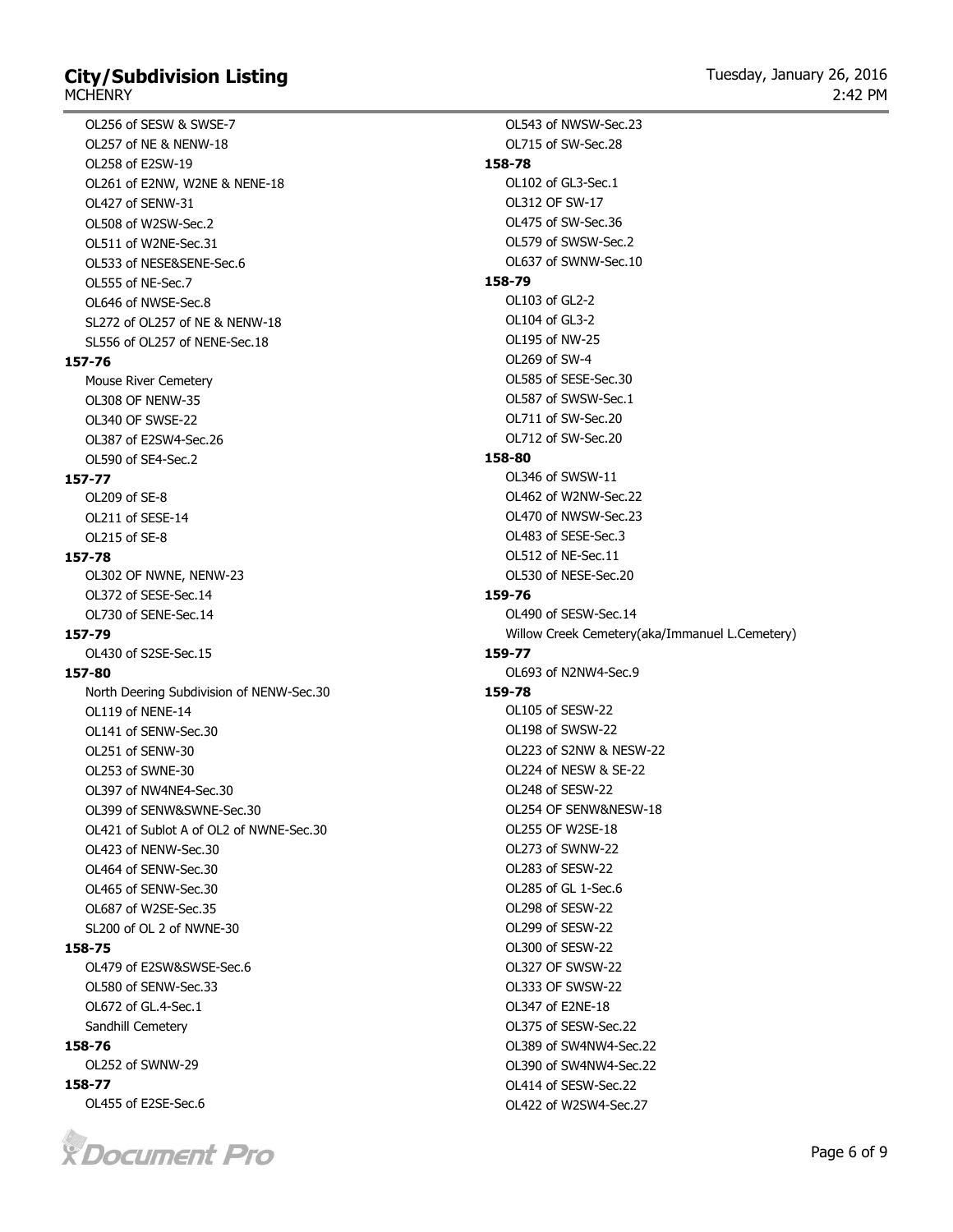# **City/Subdivision Listing MCHENRY**

OL438 of SESW-Sec.22 OL444 of SESW-Sec.22 OL454 of SESW-Sec.22 OL606 of NWSW-Sec.14 OL659 of SWNW-Sec.22 OL660 of SWNW-Sec.22 SL733 of OL223 of NESW-Sec.22 SL734 of OL223 of S1/2NW-Sec.22 **159-79** New Subdivision 1 New Subdivision 2 OL162 of SESW-Sec.36 OL176 of SWSW-Sec.11 OL213 of SWSW-22 OL214 of SWSW-22 OL247 of W2NW-21 OL567 of NWNW-Sec.21 OL779 of SW-Sec. 23 OL780 of SW-Sec. 23 **159-80** OL108 of SESW-Sec.33 OL152 of SESE-Sec.10 OL472 of NE-Sec.15 OL509 of E2NE-Sec.24 **Anamoose** Anamoose Baptist Cemetery Congregational Cemetery Evangelical Lutheran Frankhausers Helms Heringers 1st Muellers Original St Francis Xavier Cemetery St Martin Lutheran Cemetery Sunrise Cemetery **Balfour** Balfour Cemetery **Jevnagers** Oharas **Original Bantry** Bantry Union Cemetery **McIntyres Original Bergen** Bergen Cemetery Bergen City Cemetery

Bethel Lutheran Church Cemetery **Original Berwick**



Berwick Community Cemetery **Original Cemetery** Granville Cemetery Towner Union **Deering** 4th Addition 5th Addition 5th Additon, replat of Hatleys **Original** SL250 of Blk 8-Stoltzes 3rd St Olafs Cemetery Stoltzes 1st Stoltzes 2nd Stoltzes 3rd Sunrise **Denbigh** Norway Cemetery **Original** Pendroys 1st Pendroys 2nd **Drake** Bowesmont Cemetery Drake Cemetery Holy Cross Catholic Cemetery Immanuel Lutheran Cemetery Larsons 1st Larsons 2nd Larsons 3rd Larsons 4th Norfolk cemetery **Original** Sendelbachs Southside Addition St John's Norfolk Cemetery St Margaret Mary Catholic Cemetery Trinity Lutheran Cemetery **Funston Original Granville** Granville Community Cemetery OL335 of Stubbins Add OL336 of Stubbins Add OL337 of Stubbins Add OL510 of South Add. **Original** South **Stubbins** West-Side **Guthrie**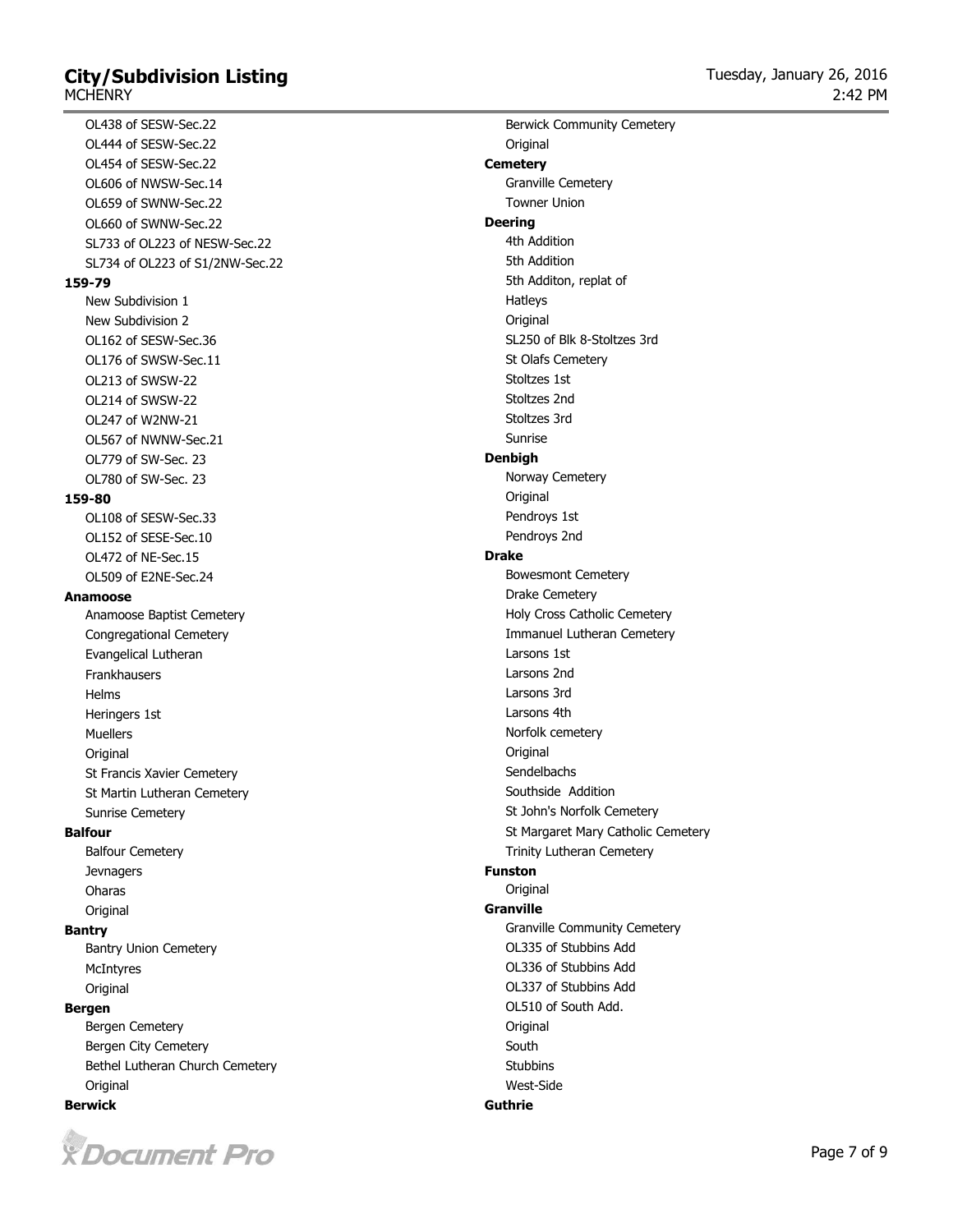# **City/Subdivision Listing**

**MCHENRY** 

Guthrie Union Cemetery **Original Karlsruhe**

# Bethania Cemetery Fishers Gefrohs 1st OL122 of OL F-Senger & Boechler OL524 of OL F of Senger & Boechler OL578 of OL D-Senger & Boechler Original Senger&Boechler SL146 of OL C of Senger & Boechler SL315 of OL D-Senger & Boechler SL378 of Lot 1,Gefrohs 1st & pt SENW-7-153-77 SL379 of Lot 2,Gefrohs 1st SL448 of OL C-Senger & Boechler SL539 of OL F of Senger & Boechler SL720 of lot 4 St.Peter &Paul & pt Lot 4 Senger and Boechler SL721 of lots 1-3 & pt Lot 4 Senger and Boechler St Peter & Paul

Sts Peter & Paul Catholic Cemetery

# **Kief**

Bokovoys Kief Cemetery Liberty Baptist Cemetery **Original** 

## **Kongsberg**

**Original** St. John's Cemetery

## **Norwich**

Norwich Lutheran Cemetery Norwich Rosehill Cemetery OL560 of Orig & pt SWNW & NWSW-17-155-80 Original Rising Lutheran Cemetery

Saline Cemetery

**Riga**

**Original** 

## **Simcoe**

North Prairie Cementery **Original** Stenkjaer Cemetery Verendrye Cemetery

#### **Towner**

Auditors Outlots Cemetery-Towner Union **Comstocks** Hanscomes Huttons Huttons 2nd Huttons 2nd, Replat of Blk.1



Millers Millers 2nd OL531 of Blk 8-Hanscomes **Original** Regans Rosencrans Scofield SL174 of Blk 1-Comstocks SL185 of Blk 2-lots7-10- Huttons SL786 of Blk 1-Comstocks St Cecilias Cemetery Sunrise Acres Union Cemetery Whites 1st Whites 2nd Winger Cheese **Upham** Bethlehem Lutheran Cemetery Bloomfield Cemetery First Freidens Congregation Cemetery Little Deep Cemetery Melankton # 2 West (Peace Reformed) Melankton-Icelandic Cemetery **Original** Second SL143 of Blk 2-2nd Add St John Lutheran Cemetery Trinity Lutheran Cemetery **Velva** Berges Berrys Berrys, Replat of Lot 6, Blk.1 Byerlys Commercial Faith Farstads Rearr. Feist Gackle, Replat of Gackle, Replat of Lots 2&3 Holy Cross Cemetery Jacob Bausch Estate Kanenwishers Subdiv Kelleys Kelleys 2nd Kelleys, Replat of Lots 11&12-Blk.5 Kumms Rearrangement Lamar Larson's Second Addition Larsons 1st Lees 1st